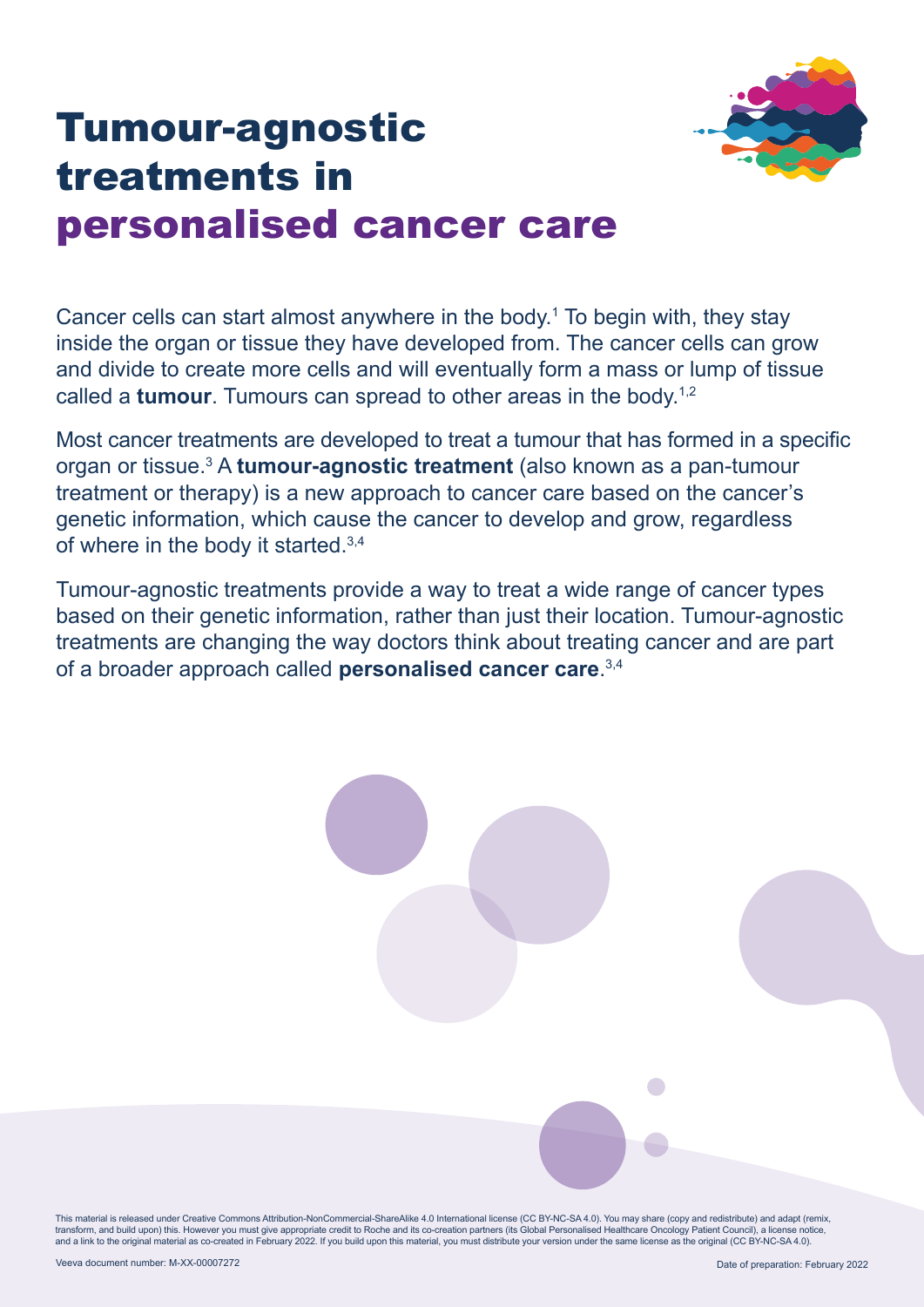## Progressing towards personalised cancer care



We are moving towards **personalised cancer care**. 3,5–8

The introduction of tumour-agnostic treatments marks an important move away from a **traditional** approach to a **precision** approach to cancer care.3,5–8







- Cancer was usually treated according to its location in the body and the stage it had reached (if it had spread) $7,9,10$
- **Everyone with the same type and stage of cancer was managed the same, with traditional treatments (chemotherapy and**  radiation therapy) and/or surgery<sup>8-10</sup>
- New tests and scientific discoveries have helped us to better understand how certain molecules can contribute to cancer developing<sup>11</sup>
- Today, there are more than 200 known types and subtypes of cancer<sup>12,13</sup>
- A cancer's genetic information (known as biomarkers) can lead to a better understanding of what is making it grow to help find the best treatment options $11,12$
- **Tumour-agnostic treatments are developed to target the biomarkers, regardless of where in the body the cancer started**<sup>14</sup>
- The goal of personalised care is to tailor care for every individual's unique cancer, from screening to diagnosis and treatment<sup> $7,8$ </sup>
- The hope for the future is to not only use a cancer's genetic information to help guide decisions about care (like in precision care), but to also consider the person's environment and lifestyle<sup>8</sup>
- **Testing cancers and collecting and studying the genetic information can help make this a reality**<sup>8</sup>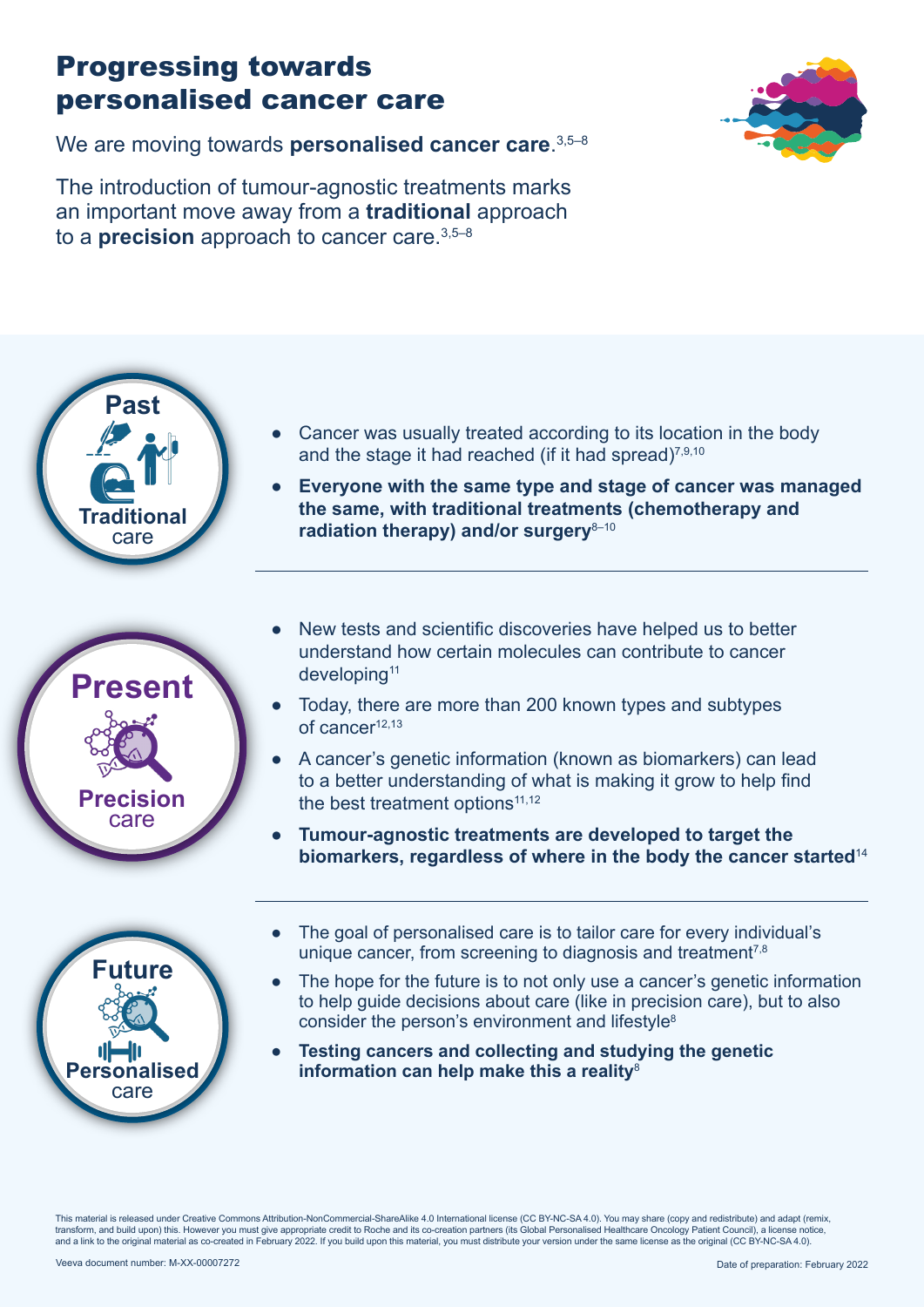#### Testing cancers is key for personalised care

With tumour-agnostic treatments, testing for biomarkers may help doctors provide the best treatment plan for every individual.14 Tests can be carried out on a sample of cancer cells:<sup>15-19</sup>



Tumour-agnostic treatments can be **targeted treatments** (treatments that target specific cancer cells) or **immunotherapies** (treatments that boost the body's natural defences to fight cancer). $20,21$ 

These types of treatments can be **more effective** and have **fewer side effects** than traditional treatments (chemotherapy and radiation therapy). This is because they affect the cancer cells with the biomarker, without harming healthy cells. $20,21$ 

**Testing cancers is an important part of making decisions about treatment**4,15

#### What tumour-agnostic treatments are available?

**Targeted treatments** and **immunotherapies** are already being used to treat many people today.20,21 Tumour-agnostic treatments are a quite new concept, but an increasing number are being approved for use in some cancers.3,4,23

Other potential tumour-agnostic treatments are being studied in clinical trials, which could be available soon. Researchers are also looking at the genetic information of different cancers, which could be targeted by tumour-agnostic and other treatments.4,20,23

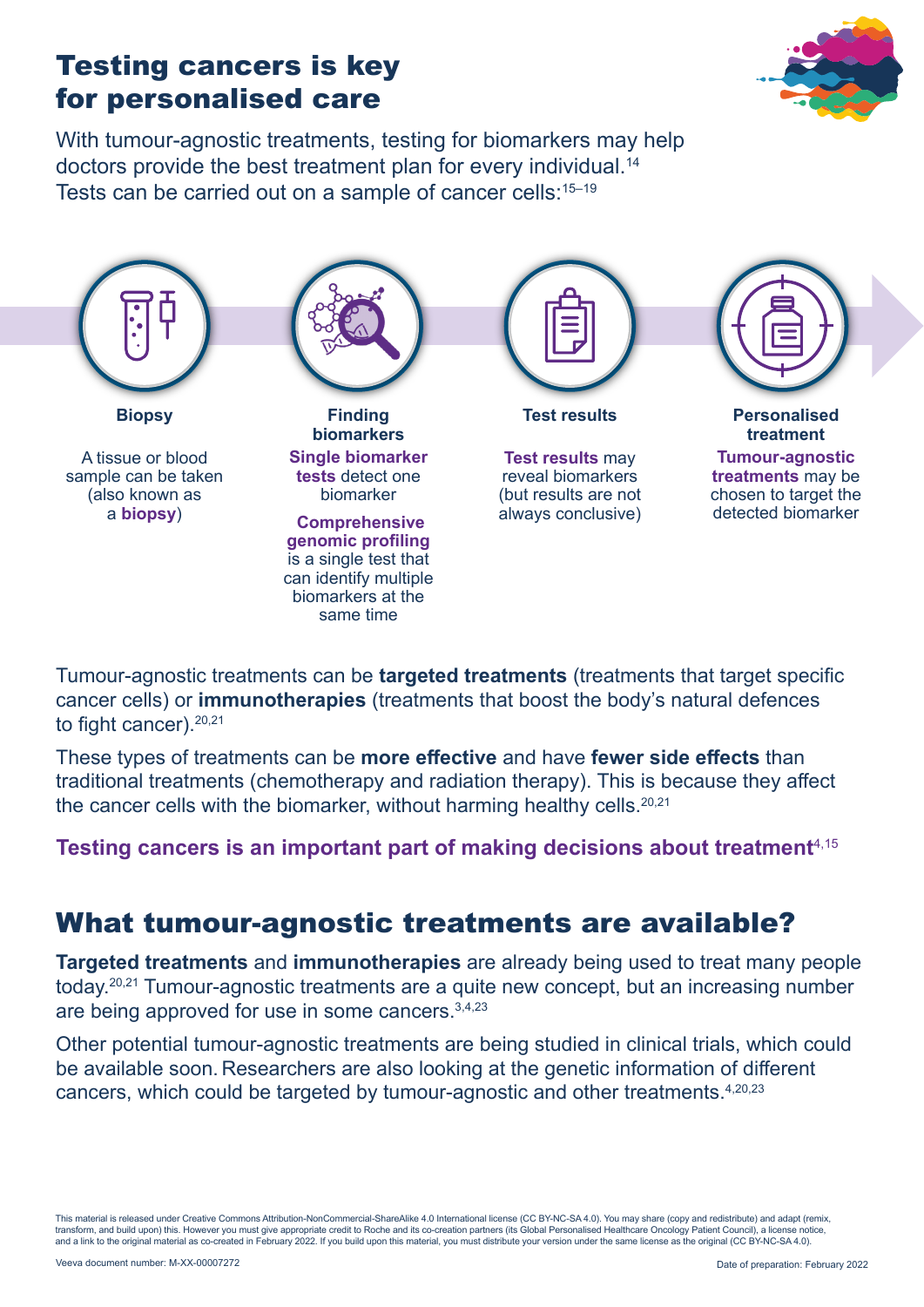# What does this mean for me?



By **testing for cancer biomarkers**, more people can access treatments that are best suited to their cancer, at the right time.<sup>4,8</sup>

More research needs to be done to increase the number of tumour-agnostic treatments available for people with cancer and include them in routine care.  $3,14,15$ 

While they may not work in all cases, tumour-agnostic treatments have the potential to be used against a wide range of cancers.3,14,15

They could offer hope for people with: 15,23-27



These treatments are a step forward for **personalised cancer care** and an improved understanding of cancer biology.4

**If you've recently been diagnosed with cancer, speak to your doctor about clinical trials for tumour-agnostic treatments and whether testing your cancer is right for you**

#### Potential benefits of personalised cancer care

Personalised care can provide better treatments and better ways of managing cancer.<sup>7,28–30</sup> It can help people avoid unnecessary treatments that don't work for them and allow them to start the right treatment earlier.<sup>29</sup> If used in practice, personalised healthcare could lead to:

- Better **health outcomes**28,29
- Improved **quality of life** with less impact on daily routines7,29
- **Financial benefits** by using more effective treatments earlier<sup>7,29</sup>
- Broader benefits to **society** through improved health and wellbeing, and more efficient use of healthcare resources<sup>29,31</sup>

This material is released under Creative Commons Attribution-NonCommercial-ShareAlike 4.0 International license (CC BY-NC-SA 4.0). You may share (copy and redistribute) and adapt (remix,<br>transform, and build upon) this. Ho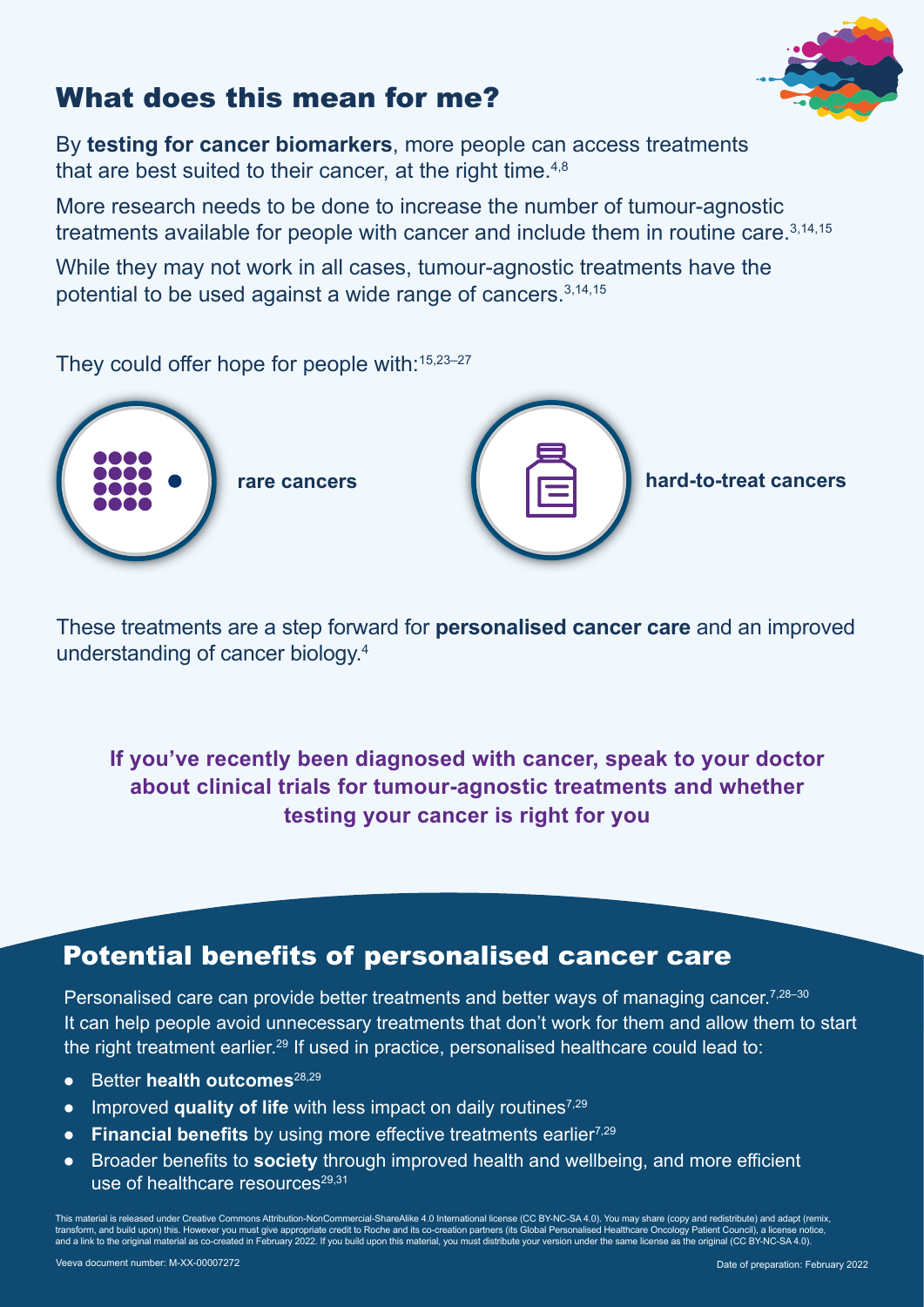### References



- 1. National Cancer Institute. What Is Cancer? [Internet; cited February 2022]. Available from: <https://www.cancer.gov/about-cancer/understanding/what-is-cancer>
- 2. Cancer Research UK. How cancers grow. [Internet; cited February 2022]. Available from: <https://www.cancerresearchuk.org/about-cancer/what-is-cancer/how-cancers-grow>
- 3. Li Yan, Wei Zhang. Precision medicine becomes reality—tumor type-agnostic therapy. Cancer Communications, 2018, Volume 38.
- Available from: <https://www.ncbi.nlm.nih.gov/pmc/articles/PMC5953403>
- 4. Cancer.net. Tumor-Agnostic Treatment for Cancer: An Expert Perspective. [Internet; cited February 2022]. Available from: [https://www.cancer.net/blog/2018-12/tumor-agnostic-treatment-cancer-expert-perspective](https://www.cancer.net/blog/2018-12/tumor-agnostic-treatment-cancer-expert-perspective )
- 5. Giulia Sedda et al. Challenges and innovations in personalized medicine care. Future Oncology, 2019, Volume 15, Pages 3305–3308.

Available from: <https://www.futuremedicine.com/doi/pdf/10.2217/fon-2019-0284>

- 6. Paulina Krzyszczyk et al. The growing role of precision and personalized medicine for cancer treatment. Technology (Singapore World Science), 2018, Volume 6, Pages 79–100. Available from: <https://www.ncbi.nlm.nih.gov/pmc/articles/PMC6352312>
- 7. Macmillan Cancer Support. Impact of new personalised cancer treatments. [Internet; cited February 2022]. Available from: [https://www.macmillan.org.uk/\\_images/impact-of-new-personalised-cancer-treatments\\_tcm9-342003.pdf](https://www.macmillan.org.uk/_images/impact-of-new-personalised-cancer-treatments_tcm9-342003.pdf)
- 8. European Society for Medical Oncology. Personalised Cancer Medicine: An ESMO Guide for Patients. [Internet; cited February 2022]. Available from: [https://www.esmo.org/content/download/20122/337223/1/ESMO-Patient-Guide-Personalised-Cancer-](https://www.esmo.org/content/download/20122/337223/1/ESMO-Patient-Guide-Personalised-Cancer-Medicine)[Medicine.pdf](https://www.esmo.org/content/download/20122/337223/1/ESMO-Patient-Guide-Personalised-Cancer-Medicine)
- 9. Roche. Genomics and the personalisation of cancer care. [Internet; cited February 2022]. Available from: [https://www.roche.com/about/priorities/personalised\\_healthcare/genomic-profiling.htm](https://www.roche.com/about/priorities/personalised_healthcare/genomic-profiling.htm)
- 10. Cancer Research UK. Personalised medicine. [Internet; cited February 2022]. Available from: <https://www.cancerresearchuk.org/about-cancer/cancer-in-general/treatment/personalised-medicine>
- 11. Douglas Hanahan. Hallmarks of Cancer: New Dimensions. Cancer Discovery, 2022. Volume 12, Issue 1, Pages 31–46. Available from: [https://aacrjournals.org/cancerdiscovery/article/12/1/31/675608/Hallmarks-of-Cancer-New-](https://aacrjournals.org/cancerdiscovery/article/12/1/31/675608/Hallmarks-of-Cancer-New-DimensionsHallmarks-of)[DimensionsHallmarks-of](https://aacrjournals.org/cancerdiscovery/article/12/1/31/675608/Hallmarks-of-Cancer-New-DimensionsHallmarks-of)
- 12. Roche. What is personalised healthcare? [Internet; cited February 2022]. Available from: [https://www.roche.com/about/priorities/personalised\\_healthcare/what\\_is\\_phc.htm](https://www.roche.com/about/priorities/personalised_healthcare/what_is_phc.htm)
- 13. Qingxuan Song et al. Cancer classification in the genomic era: five contemporary problems. Human Genomics, 2015, Volume 9.

Available from: <https://humgenomics.biomedcentral.com/articles/10.1186/s40246-015-0049-8>

- 14. CB Partners. Tumor-Agnostic Therapies: The Complex Path to Commercial Viability. [Internet; cited February 2022]. Available from: [https://www.cbpartners.com/tumor-agnostic-therapies-the-complex-path-to-commercial-viability](https://www.cbpartners.com/tumor-agnostic-therapies-the-complex-path-to-commercial-viability/)
- 15. National Health Service. NHS prepares to fast-track 'game changing' cancer drugs that target genetic mutations. [Internet; cited February 2022]. Available from: <https://www.england.nhs.uk/2019/06/fast-track-game-changing-cancer-drugs>
- 16. National Cancer Institute. Biomarker Testing for Cancer Treatment. [Internet; cited February 2022]. Available from: <https://www.cancer.gov/about-cancer/treatment/types/biomarker-testing-cancer-treatment>
- 17. American Cancer Society. Precision or Personalized Medicine. [Internet; cited February 2022]. Available from: <https://www.cancer.org/treatment/treatments-and-side-effects/treatment-types/precision-medicine.html>
- 18. Roche. Genomic testing infographic. [Internet; cited February 2022]. Available from: [https://www.roche.com/dam/jcr:9629a2ae-ed72-471b-bbca-f644479e8a56/en/PCTTT-genomic-testing](https://www.roche.com/dam/jcr:9629a2ae-ed72-471b-bbca-f644479e8a56/en/PCTTT-genomic-testing-infographic.pdf)[infographic.pdf](https://www.roche.com/dam/jcr:9629a2ae-ed72-471b-bbca-f644479e8a56/en/PCTTT-genomic-testing-infographic.pdf)
- 19. Jeffrey Gagan, Eliezer M Van Allen. Next-generation sequencing to guide cancer therapy. Genome Medicine, 2015, Volume 7, Pages 1–10.

Available from: <https://www.ncbi.nlm.nih.gov/pmc/articles/PMC4517547>

- 20. Cancer.net. Understanding Targeted Therapy. [Internet; cited February 2022]. Available from: [https://www.cancer.net/navigating-cancer-care/how-cancer-treated/personalized-and-targeted-therapies/](https://www.cancer.net/navigating-cancer-care/how-cancer-treated/personalized-and-targeted-therapies/understanding-targeted-therapy) [understanding-targeted-therapy](https://www.cancer.net/navigating-cancer-care/how-cancer-treated/personalized-and-targeted-therapies/understanding-targeted-therapy)
- 21. Cancer.net. Understanding Immunotherapy. [Internet; cited February 2022]. Available from: [https://www.cancer.net/navigating-cancer-care/how-cancer-treated/immunotherapy-and-vaccines/](https://www.cancer.net/navigating-cancer-care/how-cancer-treated/immunotherapy-and-vaccines/understanding-immunotherapy) [understanding-immunotherapy](https://www.cancer.net/navigating-cancer-care/how-cancer-treated/immunotherapy-and-vaccines/understanding-immunotherapy)